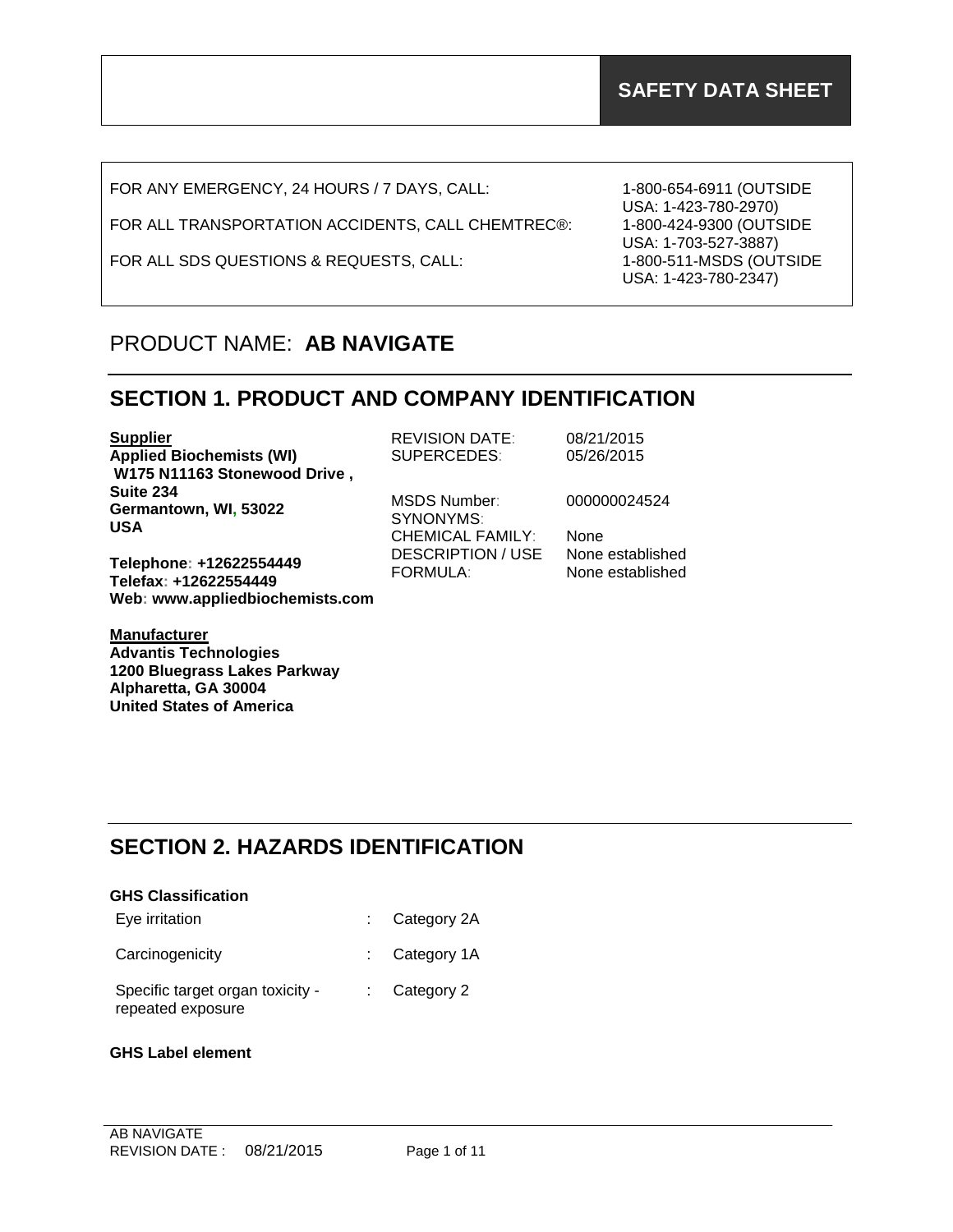### **SAFETY DATA SHEET**

| Hazard pictograms        |                                                                                                                                                                                                                                                                                                                                                                                                                                                                                                                                                                                                                                                                                                                                                                                                                                                                                                              |
|--------------------------|--------------------------------------------------------------------------------------------------------------------------------------------------------------------------------------------------------------------------------------------------------------------------------------------------------------------------------------------------------------------------------------------------------------------------------------------------------------------------------------------------------------------------------------------------------------------------------------------------------------------------------------------------------------------------------------------------------------------------------------------------------------------------------------------------------------------------------------------------------------------------------------------------------------|
| Signal word              | Danger                                                                                                                                                                                                                                                                                                                                                                                                                                                                                                                                                                                                                                                                                                                                                                                                                                                                                                       |
| <b>Hazard statements</b> | H319 Causes serious eye irritation.<br>H350 May cause cancer.<br>H373 May cause damage to organs through prolonged or<br>repeated exposure.                                                                                                                                                                                                                                                                                                                                                                                                                                                                                                                                                                                                                                                                                                                                                                  |
| Precautionary statements | <b>Prevention:</b><br>P201 Obtain special instructions before use.<br>P202 Do not handle until all safety precautions have been read<br>and understood.<br>P260 Do not breathe dust/ fume/ gas/ mist/ vapours/ spray.<br>P264 Wash skin thoroughly after handling.<br>P280 Wear protective gloves/ protective clothing/ eye protection/<br>face protection.<br><b>Response:</b><br>P305 + P351 + P338 IF IN EYES: Rinse cautiously with water for<br>several minutes. Remove contact lenses, if present and easy to<br>do. Continue rinsing.<br>P308 + P313 IF exposed or concerned: Get medical advice/<br>attention.<br>P332 + P313 If skin irritation occurs: Get medical advice/attention.<br>P337 + P313 If eye irritation persists: Get medical advice/<br>attention.<br>Storage:<br>P405 Store locked up.<br>Disposal:<br>P501 Dispose of contents/ container to an approved waste<br>disposal plant. |

#### **Other hazards**

None known.

## **SECTION 3. COMPOSITION/INFORMATION ON INGREDIENTS**

| CAS OR CHEMICAL NAME<br>Unknown | CAS#<br>1929-73-3 | % RANGE<br>$24 - 30$ |
|---------------------------------|-------------------|----------------------|
| <b>Bentonite</b>                | 1302-78-9         | $40 - 70$            |
| crystalline silica, tridymite   | 15468-32-3        | $0 - 1$              |
| <b>CRISTOBALITE (SIO2)</b>      | 14464-46-1        | $0 - 1$              |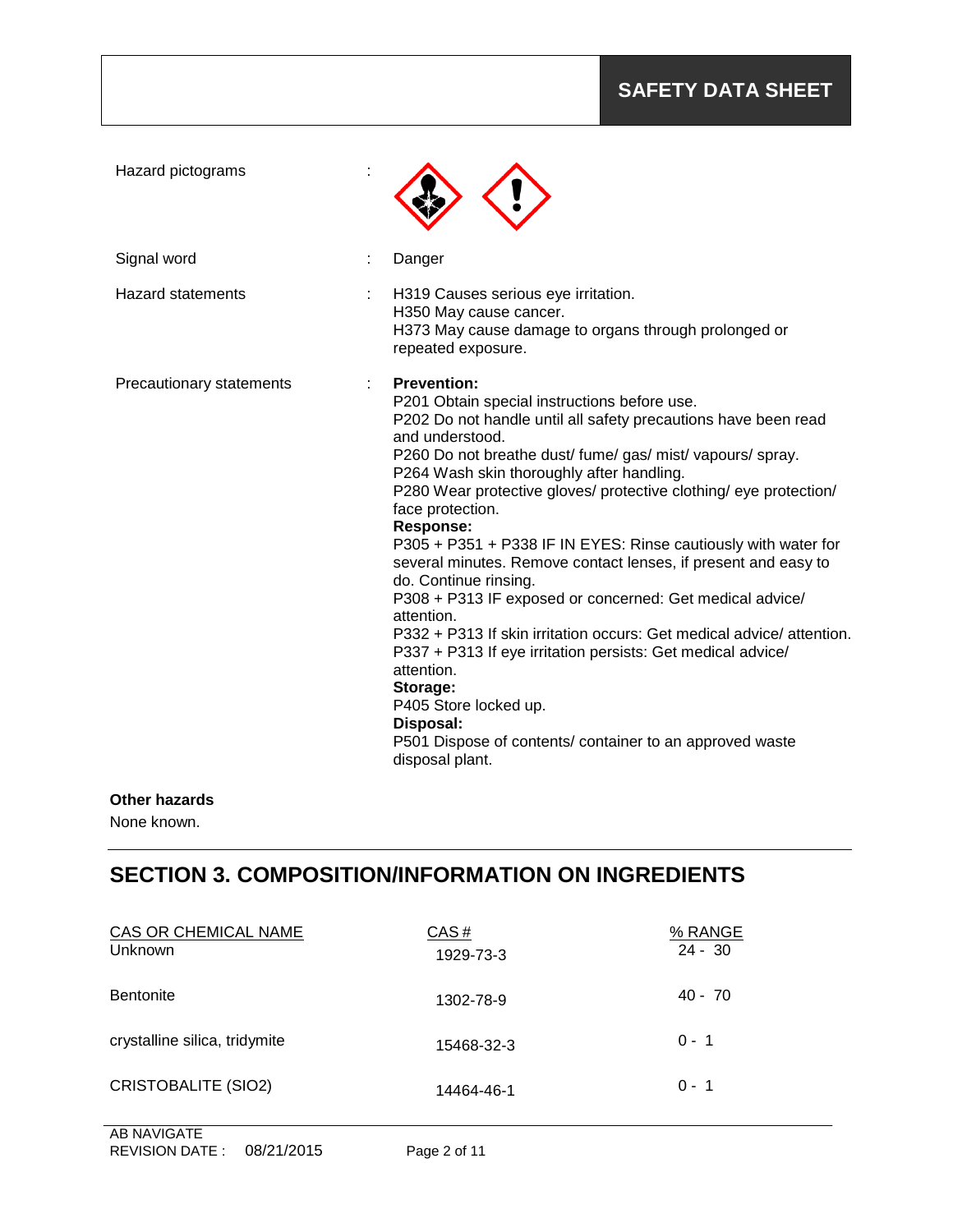|                        |            | <b>SAFETY DATA SHEET</b> |
|------------------------|------------|--------------------------|
| QUARTZ (SIO2)          | 14808-60-7 | $0 - 4$                  |
| calcium lignosulfonate | 8061-52-7  | $0 - 2$                  |

# **SECTION 4. FIRST AID MEASURES**

| General Advice: | Call a poison control center or doctor for treatment advice. For 24-hour<br>emergency medical assistance, call Arch Chemical Emergency Action Network at<br>1-800-654-6911. Have the product container or label with you when calling a<br>poison control center or doctor, or going for treatment. |
|-----------------|-----------------------------------------------------------------------------------------------------------------------------------------------------------------------------------------------------------------------------------------------------------------------------------------------------|
| Inhalation:     | IF INHALED: Move person to fresh air. If person is not breathing, call 911 or an<br>ambulance, then give artificial respiration, preferably mouth-to-mouth if possible.<br>Call a poison control center or doctor for further treatment advice.                                                     |
| Skin Contact:   | IF ON SKIN OR CLOTHING: Take off contaminated clothing. Rinse skin<br>immediately with plenty of water for 15-20 minutes. Call a poison control center or<br>doctor for treatment advice.                                                                                                           |
| Eye Contact:    | IF IN EYES: Hold eye open and rinse slowly and gently with water for 15-20<br>minutes. Remove contact lenses, if present, after the first 5 minutes, then<br>continue rinsing eye. Call a poison control center or doctor for treatment advice.                                                     |
| Ingestion:      | IF SWALLOWED: Call a poison control center or doctor immediately for treatment<br>advice. Have person sip a glass of water if able to swallow. Do not induce<br>vomiting unless told to do so by a poison control center or doctor. Do not give<br>anything by mouth to an unconscious person.      |

## **SECTION 5. FIREFIGHTING MEASURES**

| Flammability Summary (OSHA):                | Product is not known to be flammable, combustible, pyrophoric or<br>explosive.                                                                                                                                            |
|---------------------------------------------|---------------------------------------------------------------------------------------------------------------------------------------------------------------------------------------------------------------------------|
| <b>Flammable Properties</b><br>Flash Point: | Not applicable                                                                                                                                                                                                            |
| Fire / Explosion Hazards:                   | Material will not ignite or burn.                                                                                                                                                                                         |
| <b>Extinguishing Media:</b>                 | Use dry chemical, water fog, carbon dioxide (CO2), or foam.                                                                                                                                                               |
| Fire Fighting Instructions:                 | In case of fire, use normal fire-fighting equipment and the personal<br>protective equipment recommended in Section 8 to include a NIOSH<br>approved self-contained breathing apparatus. Use water to cool<br>containers. |
| <b>Hazardous Combustion Products:</b>       | During a fire, irritating and highly toxic gases may be generated by<br>thermal decomposition or combustion.                                                                                                              |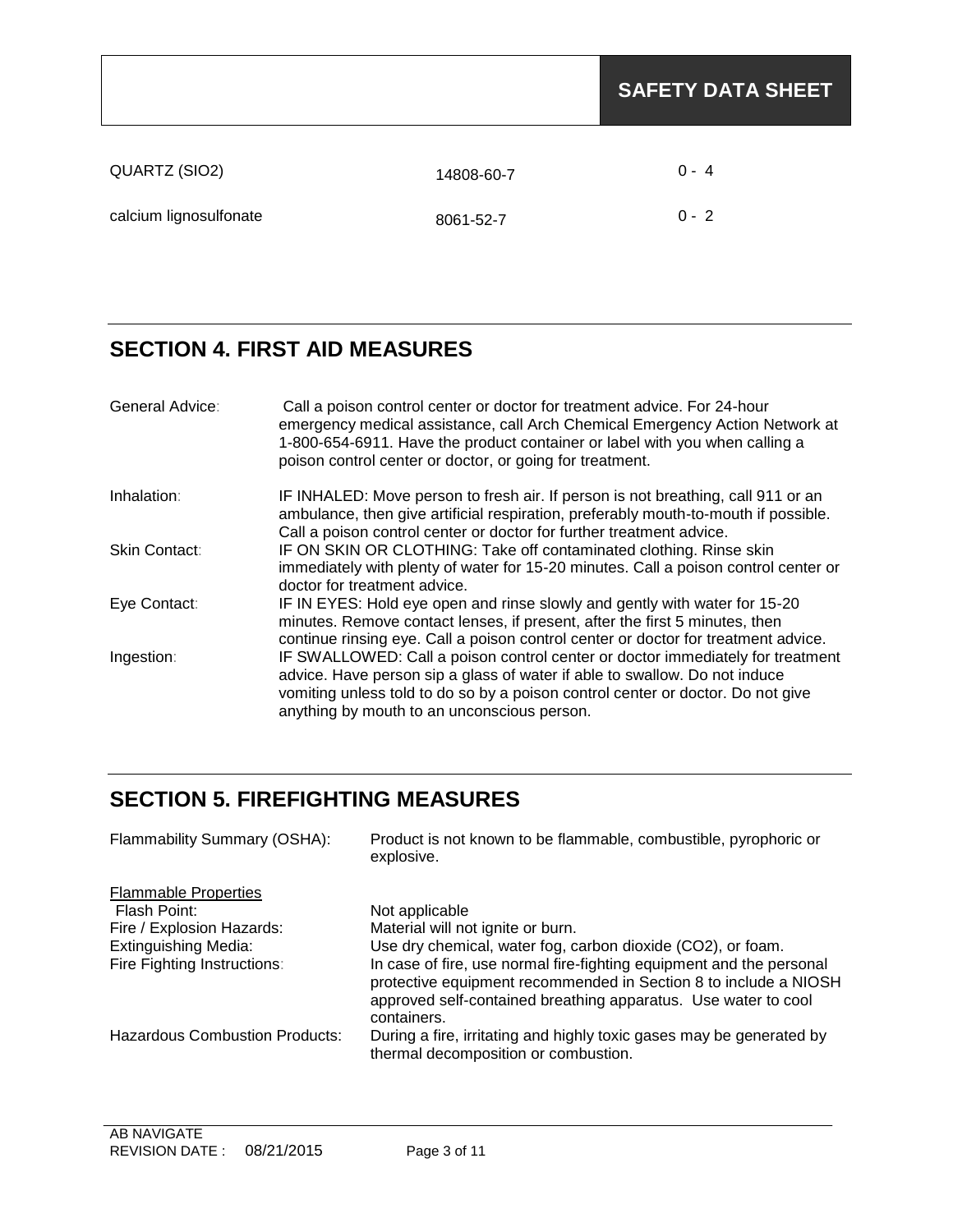# **SECTION 6. ACCIDENTAL RELEASE MEASURES**

| Personal Protection for Emergency<br>Situations: | Use the personal protective equipment recommended in Section 8<br>and a NIOSH approved self-contained breathing apparatus.                                                                                                   |
|--------------------------------------------------|------------------------------------------------------------------------------------------------------------------------------------------------------------------------------------------------------------------------------|
| <b>Spill Mitigation Procedures</b>               |                                                                                                                                                                                                                              |
| Air Release:                                     | Keep people away from and upwind of spill/leak.                                                                                                                                                                              |
| Water Release:                                   | If the product contaminates rivers and lakes or drains inform<br>respective authorities.                                                                                                                                     |
| Land Release:                                    | Sweep up and shovel into suitable containers for disposal. Avoid dust<br>generation. After removal, flush contaminated area thoroughly with<br>water. Avoid runoff into storm sewers and ditches which lead to<br>waterways. |
| Additional Spill Information:                    | Possible need to alert the neighbourhood. Evacuate personnel to<br>safe areas. Use personal protective equipment as required.                                                                                                |

## **SECTION 7. HANDLING AND STORAGE**

| Handling:                           | Do not take internally. Avoid contact with skin, eyes and clothing.<br>Upon contact with skin or eyes, wash off with water. Avoid inhalation<br>of dust and fumes. |
|-------------------------------------|--------------------------------------------------------------------------------------------------------------------------------------------------------------------|
| Storage:                            | Store in a cool, dry and well ventilated place. Isolate from<br>incompatible materials.                                                                            |
| Incompatible Materials for Storage: | Refer to Section 10, "Incompatible Materials."                                                                                                                     |
|                                     |                                                                                                                                                                    |

## **SECTION 8. EXPOSURE CONTROLS/PERSONAL PROTECTION**

| Ventilation:                                    | Local exhaust ventilation or other engineering controls are normally required<br>when handling or using this product to keep airborne exposures below the<br>TLV, PEL or other recommended exposure limit. |
|-------------------------------------------------|------------------------------------------------------------------------------------------------------------------------------------------------------------------------------------------------------------|
| Protective Equipment for Routine Use of Product |                                                                                                                                                                                                            |

| <b>Respiratory Protection:</b> | Wear a NIOSH approved respirator if levels above the exposure limits are |
|--------------------------------|--------------------------------------------------------------------------|
|                                | possible., Wear a NIOSH approved N95 respirator.                         |
| Skin Protection :              | Wear impervious gloves to avoid skin contact.                            |
| Eye Protection:                | Use chemical goggles.                                                    |
| Protective Clothing Type:      | Impervious clothing                                                      |
| General Protective             | Emergency eyewash should be provided in the immediate work area.         |
| Measures:                      |                                                                          |

#### **Components with workplace control parameters**

| Components (CAS-No.)                       | Value | Control<br>parameters                  | Basis (Update) |
|--------------------------------------------|-------|----------------------------------------|----------------|
| crystalline silica, tridymite (15468-32-3) | TWA   | 1.2 millions of<br>particles per cubic | Z3 (2000)      |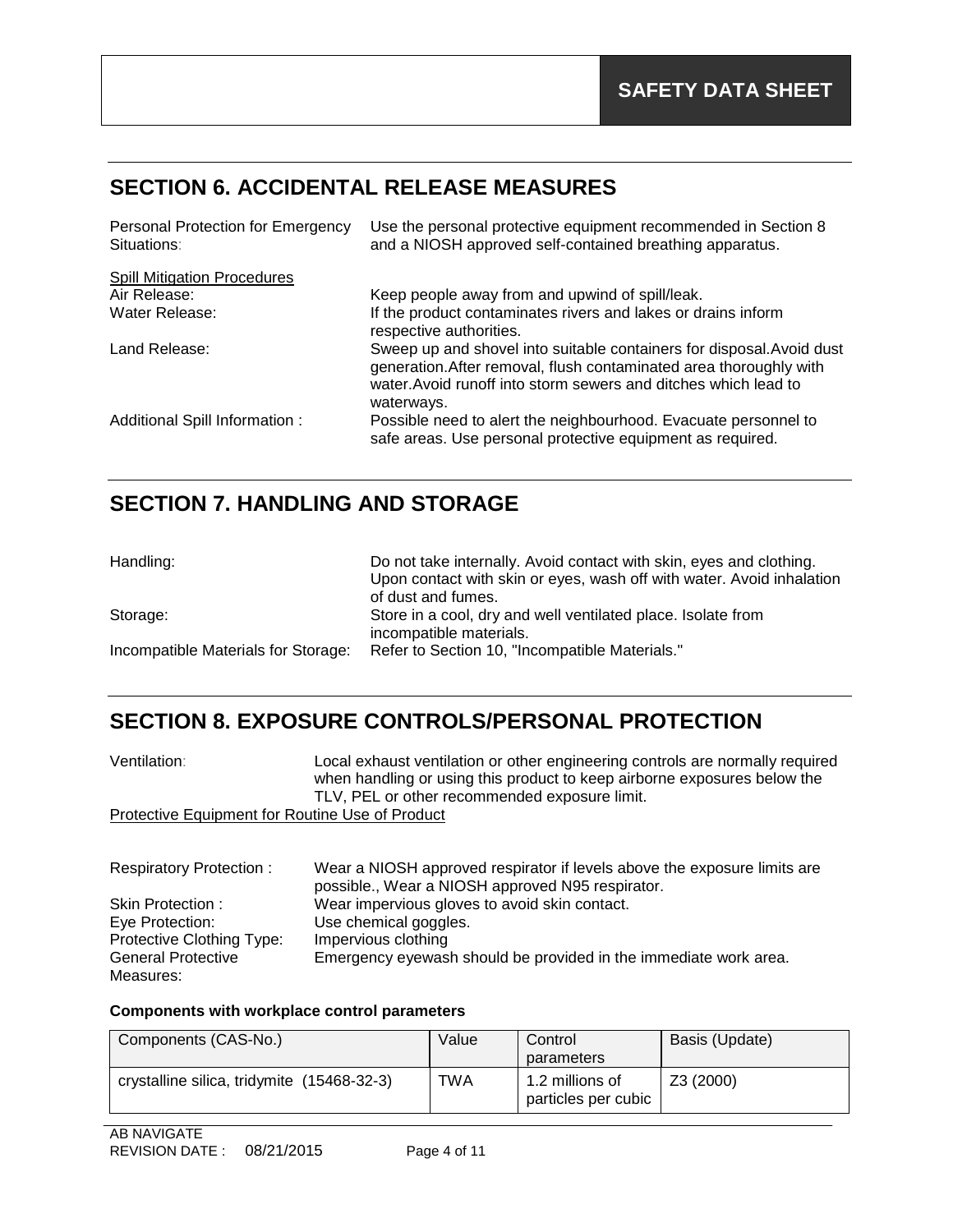|                                  |            | foot of airThe<br>exposure limit is<br>calculated from<br>the equation,<br>125/(%SiO2+5),<br>using a value of<br>100% SiO2.<br>Lower values of<br>% SiO2 will give<br>higher exposure<br>limits.                                           |                 |
|----------------------------------|------------|--------------------------------------------------------------------------------------------------------------------------------------------------------------------------------------------------------------------------------------------|-----------------|
|                                  | <b>TWA</b> | $0.05$ mg/m $3$<br>The exposure<br>limit is calculated<br>from the equation,<br>5/(%SiO2+2),<br>using a value of<br>100% SiO2.<br>Lower<br>percentages of<br>SiO2 will yield<br>higher exposure<br>limits.                                 | Z3 (2000)       |
|                                  | <b>TWA</b> | $0.15$ mg/m $3$<br>The exposure<br>limit is calculated<br>from the equation,<br>15/(%SiO2+2),<br>using a value of<br>100% SiO2.<br>Lower values of<br>% SiO2 will give<br>higher exposure<br>limits.                                       | Z3 (2000)       |
| CRISTOBALITE (SIO2) (14464-46-1) | <b>TWA</b> | $0.025$ mg/m3                                                                                                                                                                                                                              | ACGIH (02 2014) |
|                                  | <b>TWA</b> | 1.2 millions of<br>particles per cubic<br>foot of airThe<br>exposure limit is<br>calculated from<br>the equation,<br>125/(%SiO2+5),<br>using a value of<br>100% SiO2.<br>Lower values of<br>% SiO2 will give<br>higher exposure<br>limits. | Z3 (2000)       |
|                                  | <b>TWA</b> | $0.15$ mg/m $3$                                                                                                                                                                                                                            | Z3 (2000)       |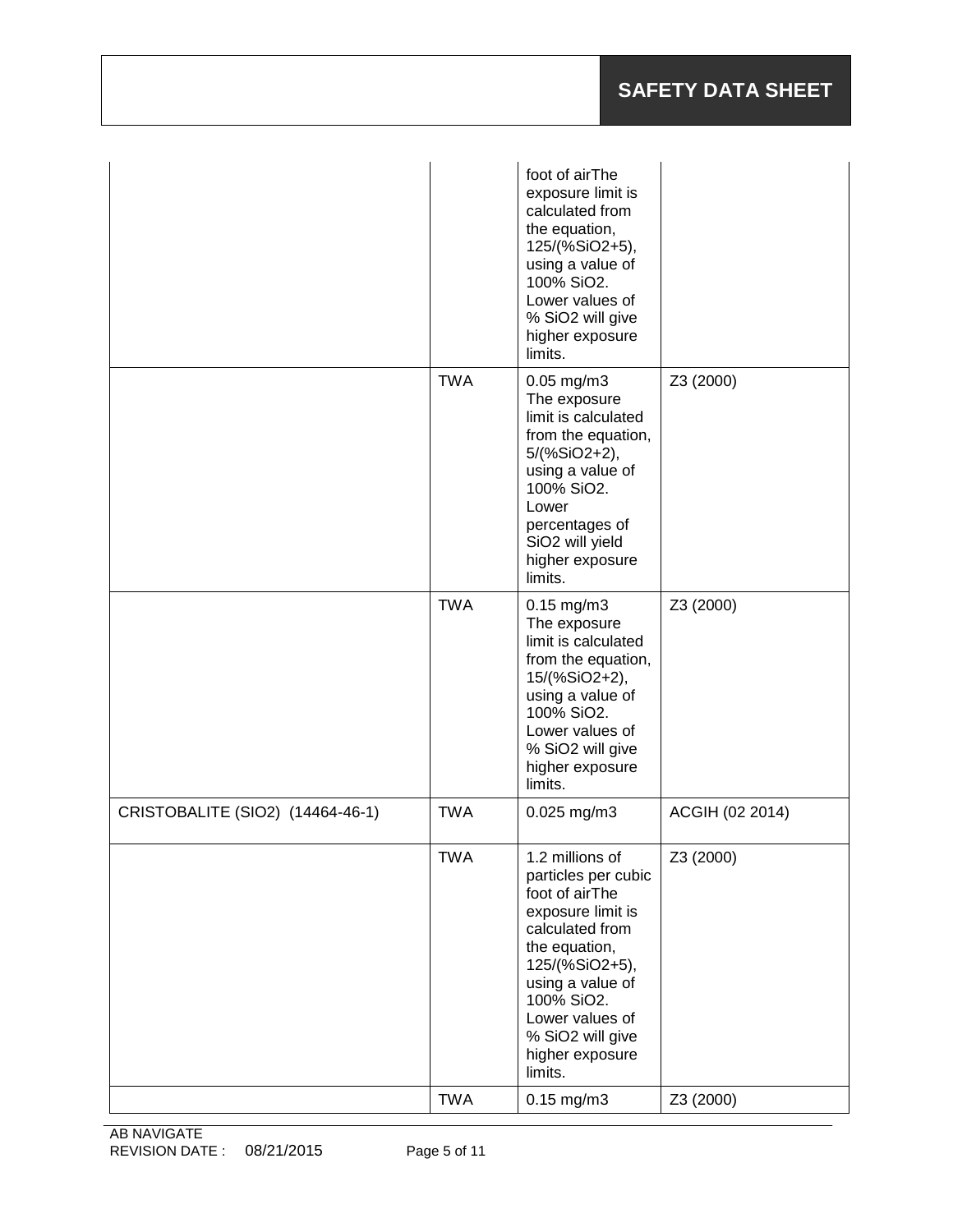|                            |            | The exposure<br>limit is calculated<br>from the equation,<br>15/(%SiO2+2),<br>using a value of<br>100% SiO2.<br>Lower values of<br>% SiO2 will give<br>higher exposure<br>limits.                                                                             |                 |
|----------------------------|------------|---------------------------------------------------------------------------------------------------------------------------------------------------------------------------------------------------------------------------------------------------------------|-----------------|
|                            | <b>TWA</b> | $0.05$ mg/m $3$<br>The exposure<br>limit is calculated<br>from the equation,<br>5/(%SiO2+2),<br>using a value of<br>100% SiO2.<br>Lower<br>percentages of<br>SiO <sub>2</sub> will yield<br>higher exposure<br>limits.                                        | Z3 (2000)       |
| QUARTZ (SIO2) (14808-60-7) | <b>TWA</b> | $0.025$ mg/m3                                                                                                                                                                                                                                                 | ACGIH (02 2014) |
|                            | <b>TWA</b> | 2.4 millions of<br>particles per cubic<br>foot of airThe<br>exposure limit is<br>calculated from<br>the equation,<br>250/(%SiO2+5),<br>using a value of<br>100% SiO2.<br>Lower<br>percentages of<br>SiO <sub>2</sub> will yield<br>higher exposure<br>limits. | Z3 (2000)       |
|                            | <b>TWA</b> | $0.1$ mg/m $3$<br>The exposure<br>limit is calculated<br>from the equation,<br>10/(%SiO2+2),<br>using a value of<br>100% SiO2.<br>Lower<br>percentages of<br>SiO2 will yield<br>higher exposure<br>limits.                                                    | Z3 (2000)       |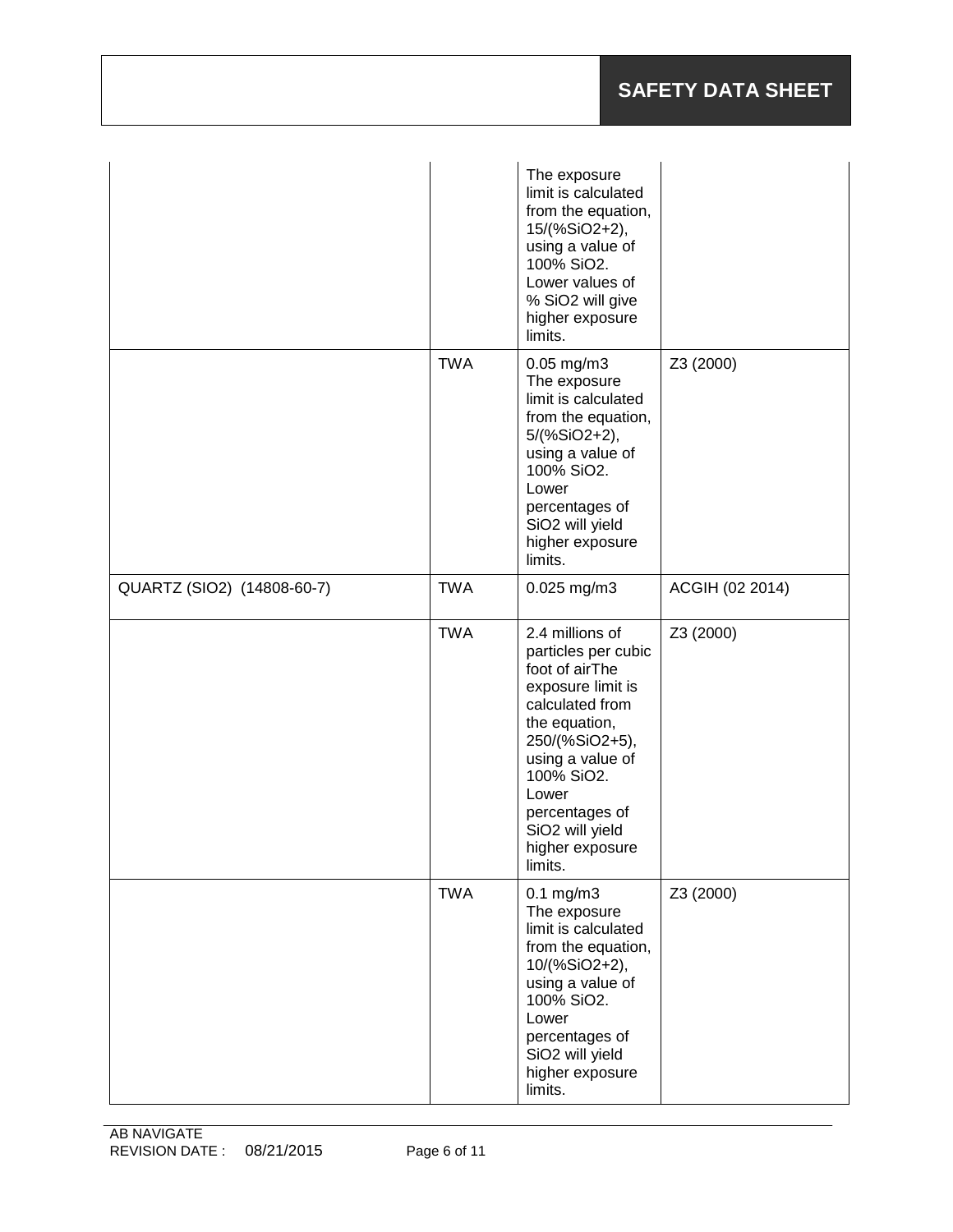| <b>TWA</b> | $0.3$ mg/m $3$<br>The exposure<br>limit is calculated<br>from the equation,<br>30/(%SiO2+2),<br>using a value of<br>100% SiO2.<br>Lower values of<br>% SiO2 will give<br>higher exposure<br>limits. | Z3 (2000) |
|------------|-----------------------------------------------------------------------------------------------------------------------------------------------------------------------------------------------------|-----------|
|------------|-----------------------------------------------------------------------------------------------------------------------------------------------------------------------------------------------------|-----------|

## **SECTION 9. PHYSICAL AND CHEMICAL PROPERTIES**

| <b>Physical State:</b>                     | solid                                                                                                                                                                                                                                                     |
|--------------------------------------------|-----------------------------------------------------------------------------------------------------------------------------------------------------------------------------------------------------------------------------------------------------------|
| Form                                       | No data.                                                                                                                                                                                                                                                  |
| Color:                                     | No data.                                                                                                                                                                                                                                                  |
| Odor:                                      | No data.                                                                                                                                                                                                                                                  |
| Molecular Weight:                          | None established                                                                                                                                                                                                                                          |
| pH :                                       | No data.                                                                                                                                                                                                                                                  |
| <b>Boiling Point:</b>                      | Not applicable                                                                                                                                                                                                                                            |
| Melting point/freezing<br>point            | Not applicable                                                                                                                                                                                                                                            |
| Density:                                   |                                                                                                                                                                                                                                                           |
|                                            | no data available                                                                                                                                                                                                                                         |
| <b>Bulk Density:</b>                       | $\left( \right)$                                                                                                                                                                                                                                          |
|                                            | no data available                                                                                                                                                                                                                                         |
| Vapor Pressure:                            | no data available                                                                                                                                                                                                                                         |
| Vapor Density:                             | Not applicable                                                                                                                                                                                                                                            |
| Viscosity:                                 | no data available                                                                                                                                                                                                                                         |
| Solubility in Water:                       | insoluble                                                                                                                                                                                                                                                 |
| Partition coefficient n-<br>octanol/water: | No data                                                                                                                                                                                                                                                   |
| <b>Evaporation Rate:</b>                   | no data available                                                                                                                                                                                                                                         |
| Oxidizing:                                 | None established                                                                                                                                                                                                                                          |
| Volatiles, % by vol.:                      | no data available                                                                                                                                                                                                                                         |
| <b>VOC Content</b>                         | This product does not contain any chemicals listed under the U.S.<br>Clean Air Act Section 111 SOCMI Intermediate or Final VOC's (40<br>CFR 60.489). This product does not contain any VOC exemptions<br>listed under the U.S. Clean Air Act Section 450. |
| <b>HAP Content</b>                         | Not applicable                                                                                                                                                                                                                                            |
|                                            |                                                                                                                                                                                                                                                           |

## **SECTION 10. STABILITY AND REACTIVITY**

| <b>Stability and Reactivity Summary:</b> |
|------------------------------------------|
| Conditions to Avoid:                     |
| Chemical Incompatibility:                |
| Hazardous Decomposition Products:        |
| Decomposition Temperature:               |
|                                          |

Stable under normal conditions. Heat Strong oxidizing agents, Acids and bases Carbon oxides, Sulphur oxides, Hydrogen chloride No data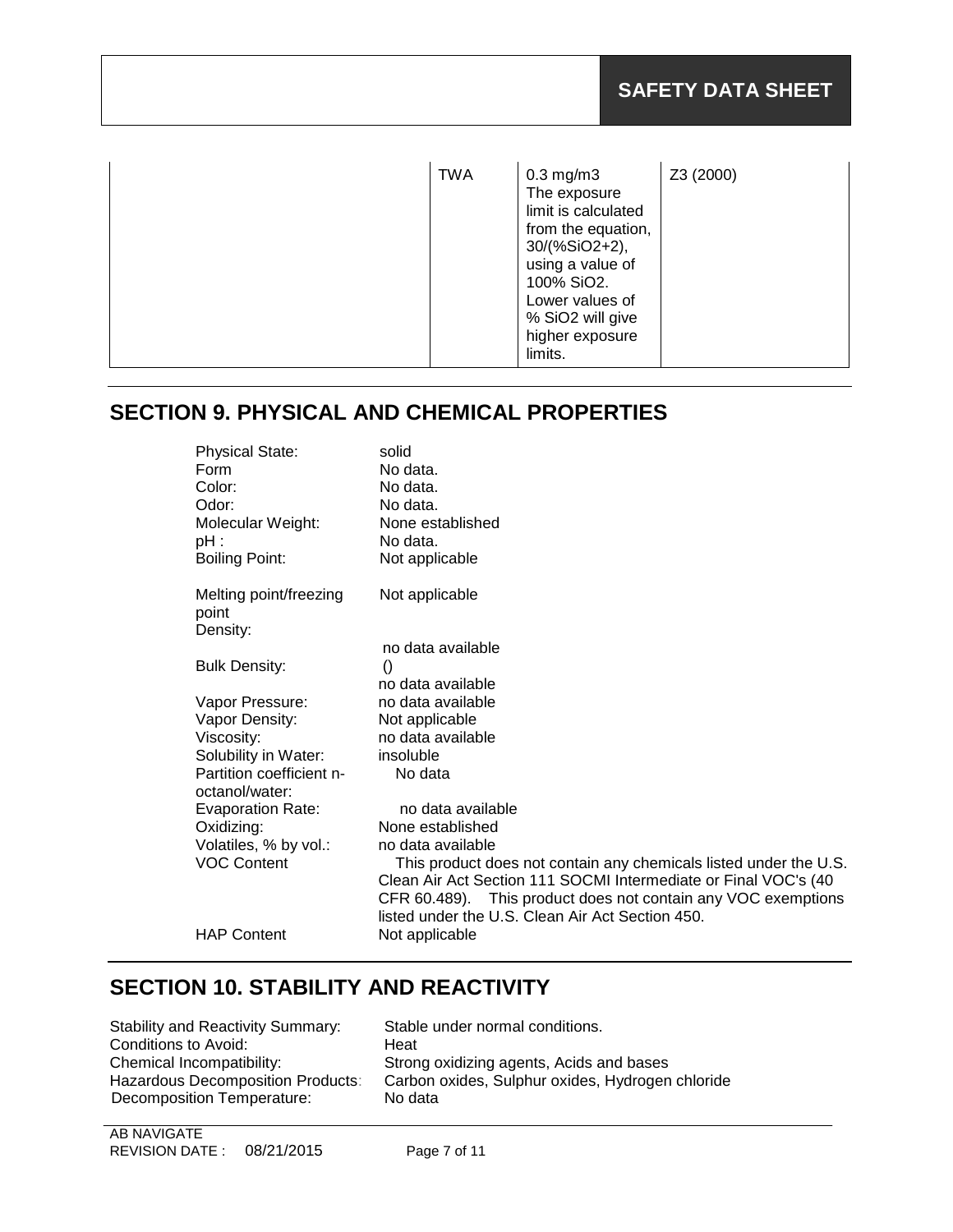# **SECTION 11. TOXICOLOGICAL INFORMATION**

| <b>Product Animal Toxicity</b>                                   |                                                                     |                                                                                                                                                                                                                                                                                                                                                                                                                                                                                                                                                |                                                                                                                                                                                                                                                                                                                                                                                                               |
|------------------------------------------------------------------|---------------------------------------------------------------------|------------------------------------------------------------------------------------------------------------------------------------------------------------------------------------------------------------------------------------------------------------------------------------------------------------------------------------------------------------------------------------------------------------------------------------------------------------------------------------------------------------------------------------------------|---------------------------------------------------------------------------------------------------------------------------------------------------------------------------------------------------------------------------------------------------------------------------------------------------------------------------------------------------------------------------------------------------------------|
| Oral LD50 value:<br>Dermal LD50 value:<br><b>Inhalation LC50</b> | LD50<br>LD50<br>Believed to be $> 2,000$ mg/kg<br>no data available | Believed to be approximately 3,000 mg/kg<br>Rabbit                                                                                                                                                                                                                                                                                                                                                                                                                                                                                             | Rat                                                                                                                                                                                                                                                                                                                                                                                                           |
| value:                                                           |                                                                     |                                                                                                                                                                                                                                                                                                                                                                                                                                                                                                                                                |                                                                                                                                                                                                                                                                                                                                                                                                               |
| Skin Irritation:                                                 | May cause mild skin irritation.                                     |                                                                                                                                                                                                                                                                                                                                                                                                                                                                                                                                                |                                                                                                                                                                                                                                                                                                                                                                                                               |
| Eye Irritation:                                                  |                                                                     | This material is expected to be moderately irritating.                                                                                                                                                                                                                                                                                                                                                                                                                                                                                         |                                                                                                                                                                                                                                                                                                                                                                                                               |
| <b>Skin Sensitization:</b>                                       |                                                                     | This material is not known or reported to be a skin or respiratory sensitizer.                                                                                                                                                                                                                                                                                                                                                                                                                                                                 |                                                                                                                                                                                                                                                                                                                                                                                                               |
| Acute Toxicity:<br>Subchronic / Chronic<br>Toxicity:             | Contact with eyes or skin causes irritation.                        | Not known or reported to cause subchronic or chronic toxicity.                                                                                                                                                                                                                                                                                                                                                                                                                                                                                 |                                                                                                                                                                                                                                                                                                                                                                                                               |
| Reproductive and<br>Developmental Toxicity:                      | to this product.                                                    |                                                                                                                                                                                                                                                                                                                                                                                                                                                                                                                                                | No reproductive or developmental risk to humans is expected from exposure                                                                                                                                                                                                                                                                                                                                     |
| Mutagenicity:                                                    |                                                                     | Not known or reported to be mutagenic.                                                                                                                                                                                                                                                                                                                                                                                                                                                                                                         |                                                                                                                                                                                                                                                                                                                                                                                                               |
| Carcinogenicity:                                                 |                                                                     | This product is not known or reported to be carcinogenic by any reference<br>(carcinogenic to humans). The carcinogenicity concern arises from inhaling<br>a granular clay carrier which has a particle size greater than 10 microns,<br>which is not respirable. Therefore, this product is not an inhalation hazard<br>and exposure would not be expected to pose a carcinogenic hazard., This<br>including IARC, OSHA, NTP or EPA. This product contains a component<br>that has been classified by the U.S. EPA as a "Group D" Carcinogen. | source including IARC, OSHA, NTP or EPA. However, this product contains<br>crystalline silica and cristobalite. Both of these substances are classified by<br>IARC (International Agency for research on Cancer) as group 1 carcinogens<br>particles of inhalable size. The crystalline silica and cristobalite are carried in<br>product is not known or reported to be carcinogenic by any reference source |
| <b>CRISTOBALITE (SIO2)</b>                                       |                                                                     | The International Agency for Research on Cancer<br>(IARC) has classified this product or a component of<br>this product as a Group 1 substance, Carcinogenic to<br>Humans.                                                                                                                                                                                                                                                                                                                                                                     |                                                                                                                                                                                                                                                                                                                                                                                                               |
| QUARTZ (SIO2)                                                    |                                                                     | The International Agency for Research on Cancer<br>(IARC) has classified this product or a component of<br>this product as a Group 1 substance, Carcinogenic to<br>Humans.                                                                                                                                                                                                                                                                                                                                                                     |                                                                                                                                                                                                                                                                                                                                                                                                               |

### **SECTION 12. ECOLOGICAL INFORMATION**

Overview: Moderately toxic to fish and other aquatic organisms., Highly / very toxic to plants.

Ecological Toxicity Values - Product:

- LC50 Believed to be approximately 1.6 mg/l (calculated)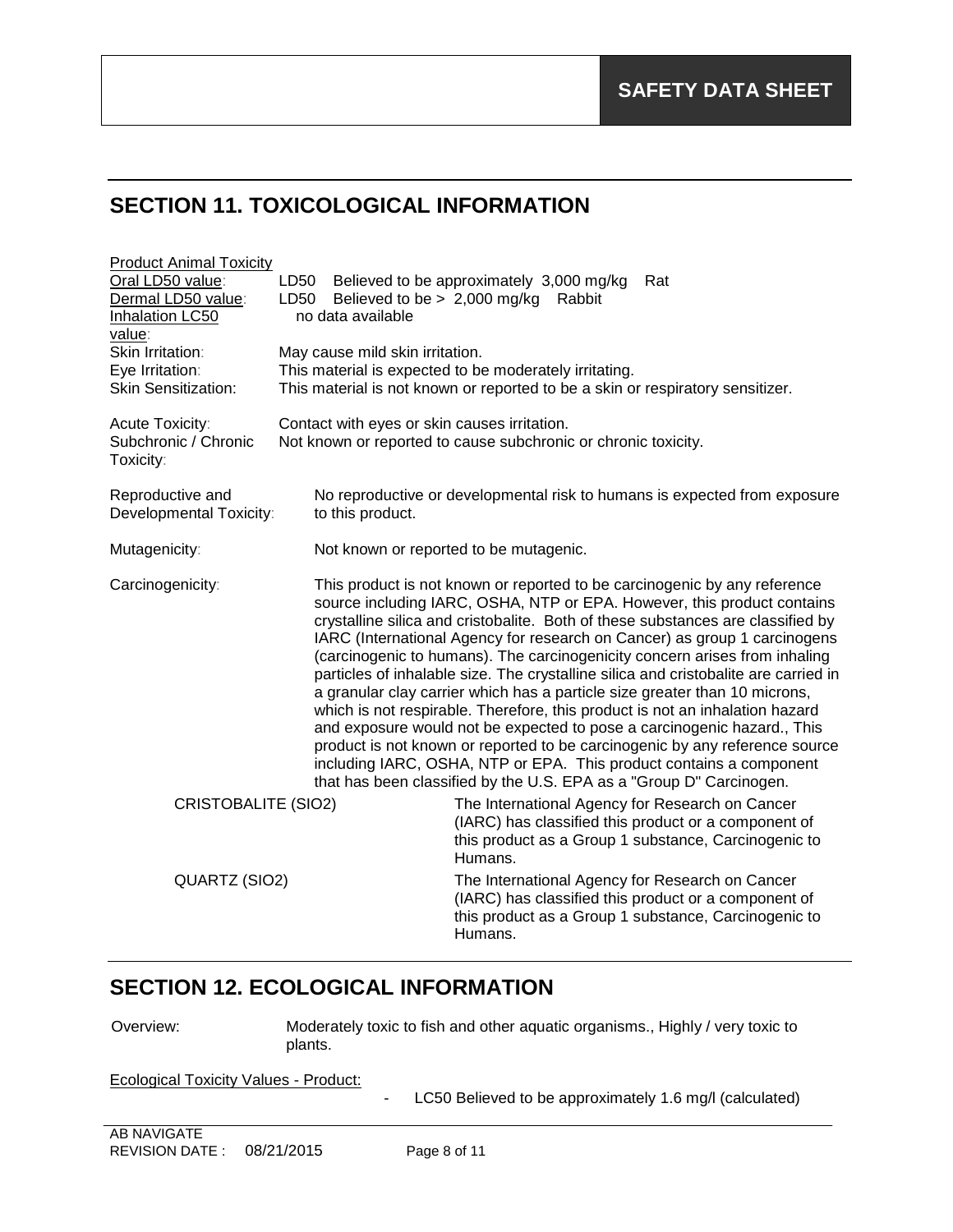#### **SECTION 13. DISPOSAL CONSIDERATIONS**

**CARE MUST BE TAKEN TO PREVENT ENVIRONMENTAL CONTAMINATION FROM THE USE OF THE MATERIAL. THE USER OF THE MATERIAL HAS THE RESPONSIBILITY TO DISPOSE OF UNUSED MATERIAL, RESIDUES AND CONTAINERS IN COMPLIANCE WITH ALL RELEVANT LOCAL, STATE AND FEDERAL LAWS AND REGULATIONS REGARDING TREATMENT, STORAGE AND DISPOSAL FOR HAZARDOUS AND NONHAZARDOUS WASTES.** 

Waste Disposal Summary: If this product becomes a waste, it DOES NOT meet the criteria of a hazardous waste as defined under 40 CFR 261, in that it does not exhibit the characteristics of hazardous waste of Subpart C, nor is it listed as a hazardous waste under Subpart D. Disposal Methods : As a nonhazardous solid waste it should be disposed of in accordance with local, state and federal regulations.

### **SECTION 14. TRANSPORT INFORMATION**

**DOT**

Not dangerous goods

**TDG** Not dangerous goods

**IATA** Not dangerous goods

**IMDG-CODE** Not dangerous goods

### **SECTION 15. REGULATORY INFORMATION**

**This chemical is a pesticide product registered by the United States Environmental Protection Agency and is subject to certain labeling requirements under federal pesticide law. These requirements differ from the classification criteria and hazard information required for safety data sheets (SDS), and for workplace labels of non-pesticide chemicals.**

| Signal word<br>Hazard statements | : CAUTION!<br>Causes moderate eye irritation. |
|----------------------------------|-----------------------------------------------|
| <b>D. N.A.V.O.A.T.P.</b>         |                                               |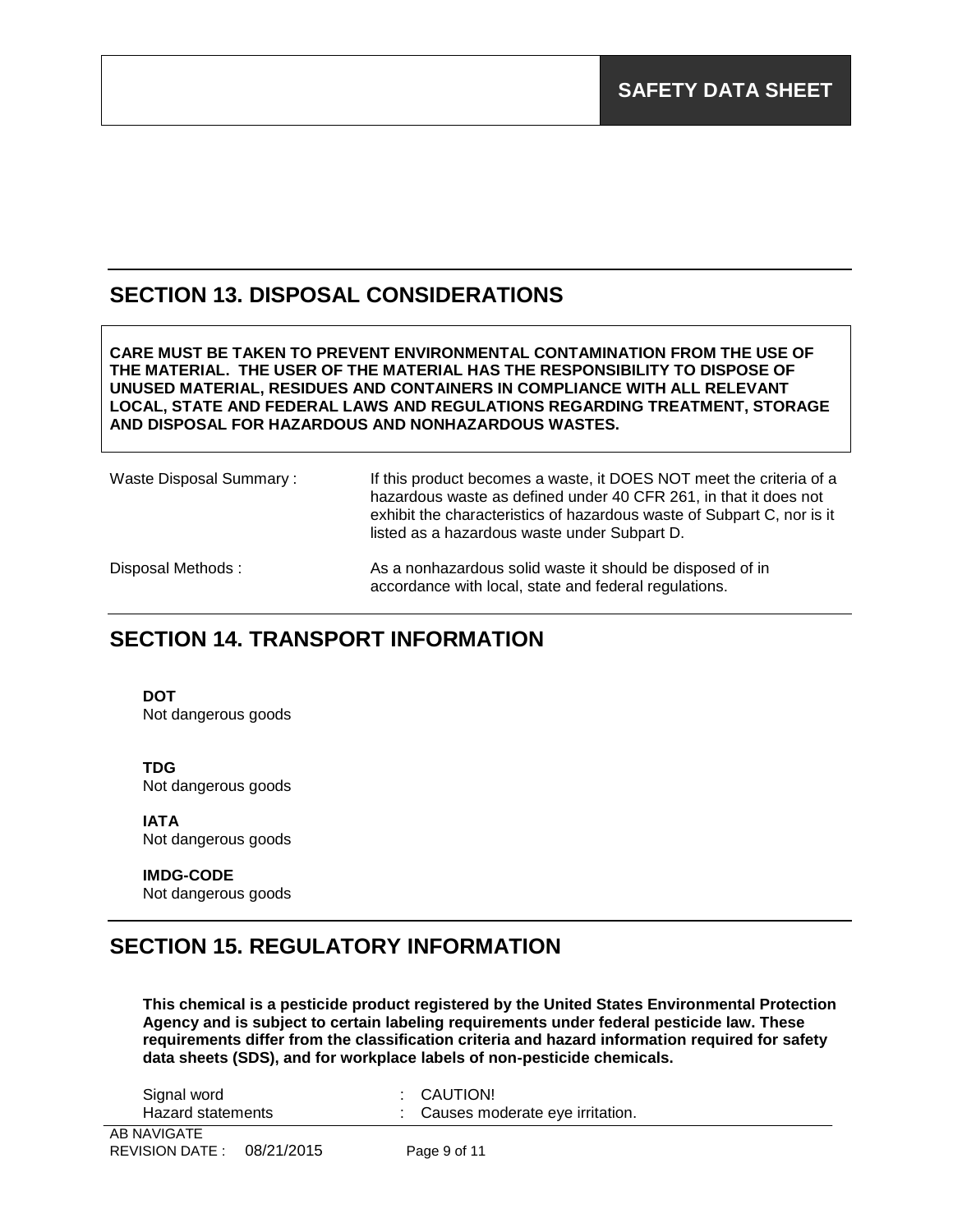#### **EPCRA - Emergency Planning and Community Right-to-Know Act**

#### **CERCLA Reportable Quantity**

| Components | CAS-No.   | Component RQ<br>(lbs) | Calculated<br>product RQ |
|------------|-----------|-----------------------|--------------------------|
|            |           |                       | (lbs)                    |
|            | 1929-73-3 | 100                   | 362                      |

#### **SARA 304 Extremely Hazardous Substances Reportable Quantity**

This material does not contain any components with a section 304 EHS RQ.

#### **SARA 302**

No chemicals in this material are subject to the reporting requirements of SARA Title III, Section 302.

#### **SARA 313**

This material does not contain any chemical components with known CAS numbers that exceed the threshold (De Minimis) reporting levels established by SARA Title III, Section 313.

#### **Clean Air Act**

This product does not contain any hazardous air pollutants (HAP), as defined by the U.S. Clean Air Act Section 12 (40 CFR 61).

This product does not contain any chemicals listed under the U.S. Clean Air Act Section 112(r) for Accidental Release Prevention (40 CFR 68.130, Subpart F).

This product does not contain any chemicals listed under the U.S. Clean Air Act Section 111 SOCMI Intermediate or Final VOC's (40 CFR 60.489).

#### **Clean Water Act**

This product does not contain any toxic pollutants listed under the U.S. Clean Water Act Section 307

The following Hazardous Substances are listed under the U.S. CleanWater Act, Section 311, Table 116.4A:

27.6 %

The following Hazardous Chemicals are listed under the U.S. CleanWater Act, Section 311, Table 117.3:

27.6 %

#### **US State Regulations**

**Massachusetts Right To Know**